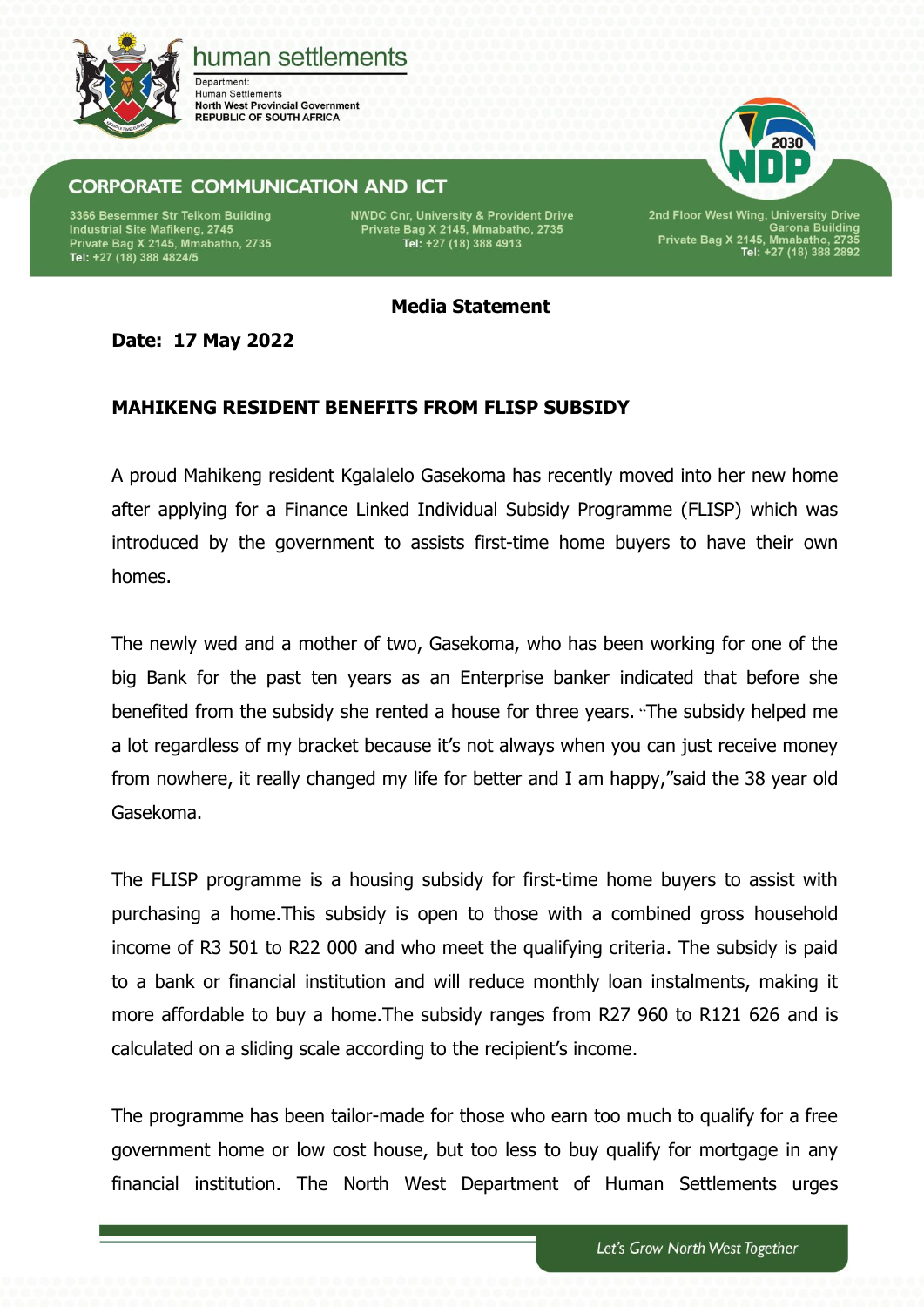communities to apply for FLISP so that they become home owners for the first time. The Department has subsidized 147 beneficiaries in the last financial year.

The MEC for Human Settlements will further unpack the new changes in the policy regarding the Financially Linked Individual Subsidy Programme during her budget speech on Tuesday the 24<sup>th</sup> May at the North West Provincial Legislature.

END

Issued by the Department of Human Settlements (North West)

Enquiries: Ms Dineo Lolokwane SPOKESPERSON: Department of Human Settlements 0725428444 \ 018-388 2391 Or MEC's Spokesperson MrTsholofelo Mathibedi 0724098816/388 2884